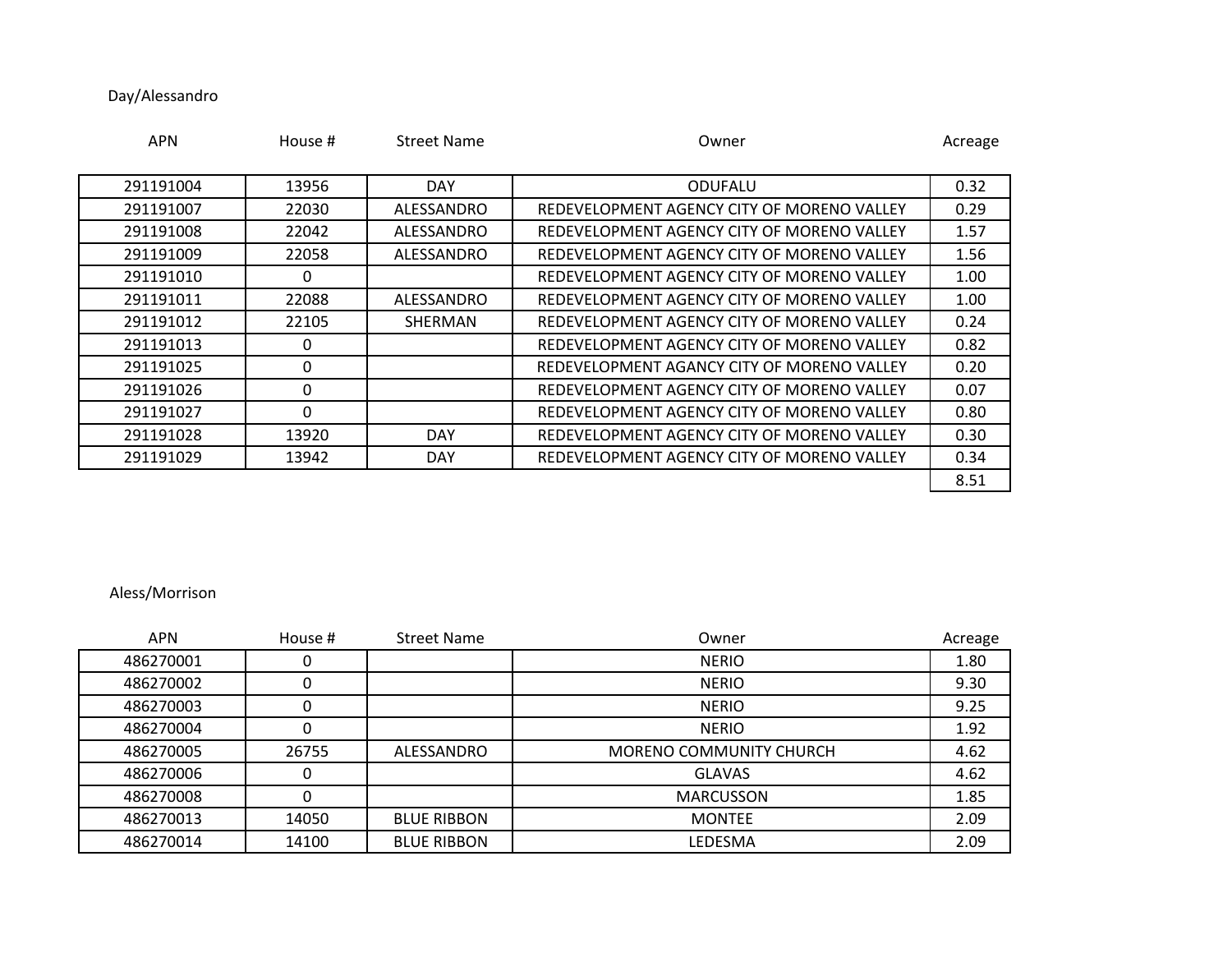| 486270015 | 14140 | <b>BLUE RIBBON</b> | <b>WOODWARD</b>     | 2.09  |
|-----------|-------|--------------------|---------------------|-------|
| 486270016 | 14190 | <b>BLUE RIBBON</b> | <b>ULLOA</b>        | 2.01  |
| 486270017 | 0     |                    | <b>MCPHEE</b>       | 2.64  |
| 486280002 | 0     |                    | <b>BAERG</b>        | 9.00  |
| 486280004 | 0     |                    | <b>BAERG</b>        | 9.39  |
| 486280005 | 0     |                    | <b>MCCABE</b>       | 2.22  |
| 486280006 | 0     |                    | <b>SYRENGELAS</b>   | 2.22  |
| 486280007 | 0     |                    | <b>LEMBESIS</b>     | 2.26  |
| 486280008 | 0     |                    | <b>LEMBESIS</b>     | 2.26  |
| 486280010 | 0     |                    | <b>NICOLA</b>       | 2.17  |
| 486280011 | 0     |                    | <b>SIDERIS</b>      | 2.38  |
| 486280012 | 0     |                    | ALESSANDROWEST      | 2.17  |
| 486280013 | 0     |                    | <b>SOTIROPOULOS</b> | 2.38  |
|           |       |                    |                     | 80.81 |

Perris/Iris

| <b>APN</b> | House # | <b>Street Name</b> | Owner                            | Acreage |       |
|------------|---------|--------------------|----------------------------------|---------|-------|
| 485220006  |         |                    | <b>PERRIS AT PENTECOSTAL</b>     | 2.24    |       |
| 485220007  | 15924   | EMMA               | <b>IPERRIS AT PENTECOSTAL</b>    | 2.24    |       |
| 485220008  | 15950   | <b>EMMA</b>        | ILAZO                            | 2.24    |       |
| 485220009  | 24850   | <b>IRIS</b>        | <b>KEEGAN</b>                    | 2.24    |       |
| 485220015  | 15860   | <b>EMMA</b>        | RAZO                             | 1.28    |       |
| 485220016  | 15820   | <b>EMMA</b>        | MOVIMIENTO MISIONERO MUNDIAL INC | 1.66    |       |
| 485220017  |         |                    | <b>PERRIS AT PENTECOSTAL</b>     | 10.41   |       |
| 485220040  |         |                    | MPLC LEGACY 75 ASSOC             | 15.06   | 4.37  |
|            |         |                    |                                  | 37.37   | 41.74 |